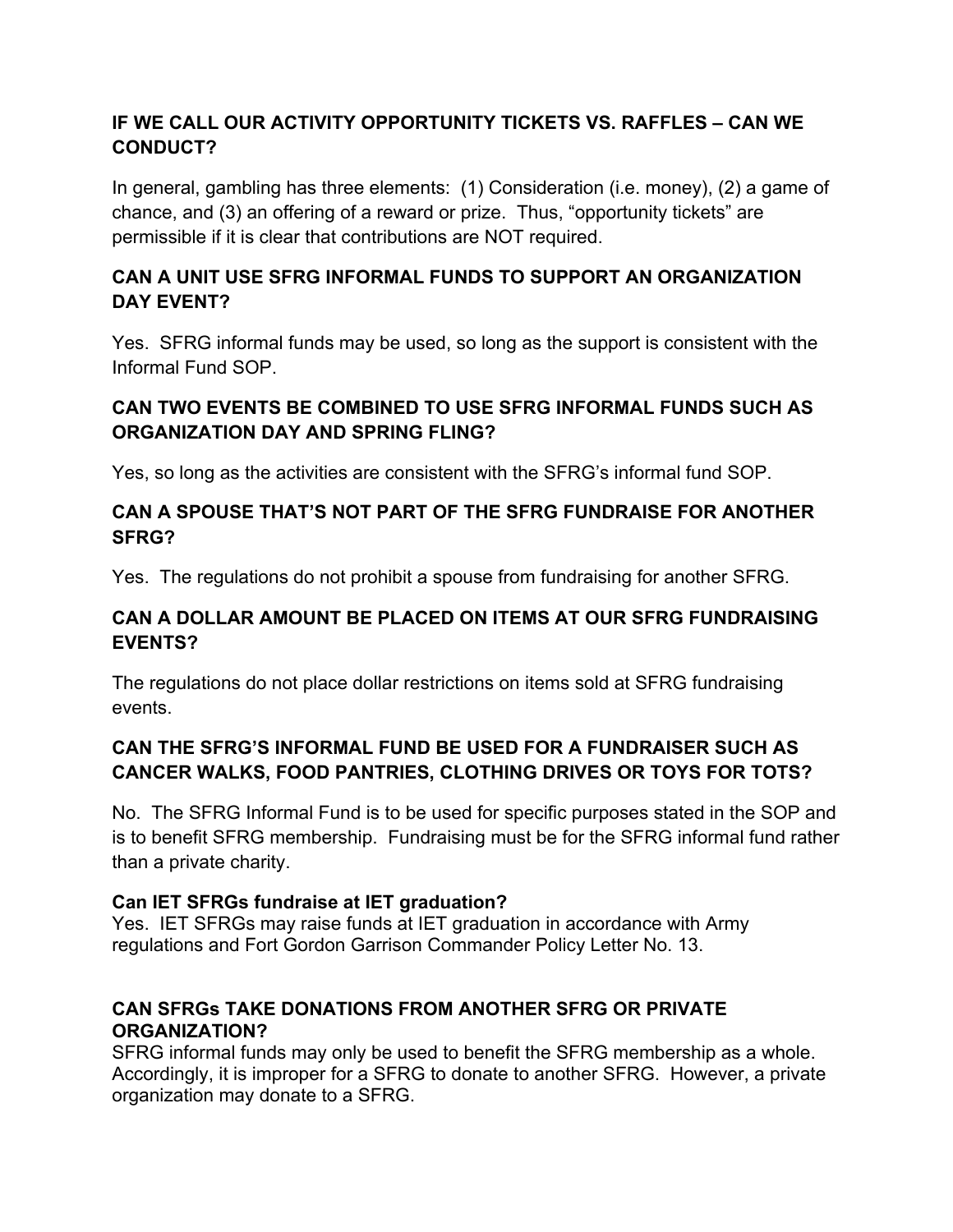#### **CAN SFRGs HAVE A DONATION JAR?** Yes.

# **CAN SFRGs PLACE A DOLLAR AMOUNT ON ITEMS DURING A FUNDRAISING EVENT?**

Yes.

#### **CAN SFRGs CONDUCT A SILENT AUCTION?** Yes.

# **CAN SFRGs OFFER COMMANDER'S PARKING SPACE AS PRIZE IN A FUNDRAISING EVENT?**

Yes.

#### **WHAT IS THE DEFINITIVE REGULATION FOR SFRG FUNDRAISING? WHERE CAN WE ACCESS IT?**

AR 600-29 and AR 608-1, Appendix J. Additionally, SFRG leaders should consult Fort Gordon Garrison Commander Policy Letter No. 13 (On-Post Fundraising).

## **HOW DO YOU ESTABLISH A PRIVATE ORGANIZATION?**

Commanders cannot organize private organizations (POs) or direct their activities, including how POs spend their money. Private organizations (POs) may be established by individuals, including SFRG members if they so desire, to support shared goals and objectives. However, as stated in the G1 ALARACT message, "These POs may not receive preferential treatment and must be treated the same as all other similarly situated Pos IAW the Joint Ethics Regulation (JER), and AR 210-22, Private Organizations on Department of the Army Installations. To prevent potential conflicts of interest, if such POs are established, its leaders must consist of different persons than the SFRGs' leaders." SFRG members and commanders should remember not to use government or SFRG resources or government equipment for PO business.

## **CAN SFRG FUNDS BE MIXED WITH OTHER FUNDS?**

No. AR 608-1, J-7(a)(1) states, "SFRG informal funds may not be deposited or mixed with appropriated funds, unit MWR funds, the unit's cup and flower funds, or any individual's personal funds.

# **DOES THE RULE OF "NO OFF-POST FUNDRAISING" APPLY TO OTHER SERVICES AND COMPONENTS (USAF, USMC, USN, RC) ON FORT GORDON?**

The other services should seek guidance from their respective policies and regulations. However, SFRG leaders must follow Fort Gordon Garrison Commander Policy Letter No. 13 (On-Post Fundraising).